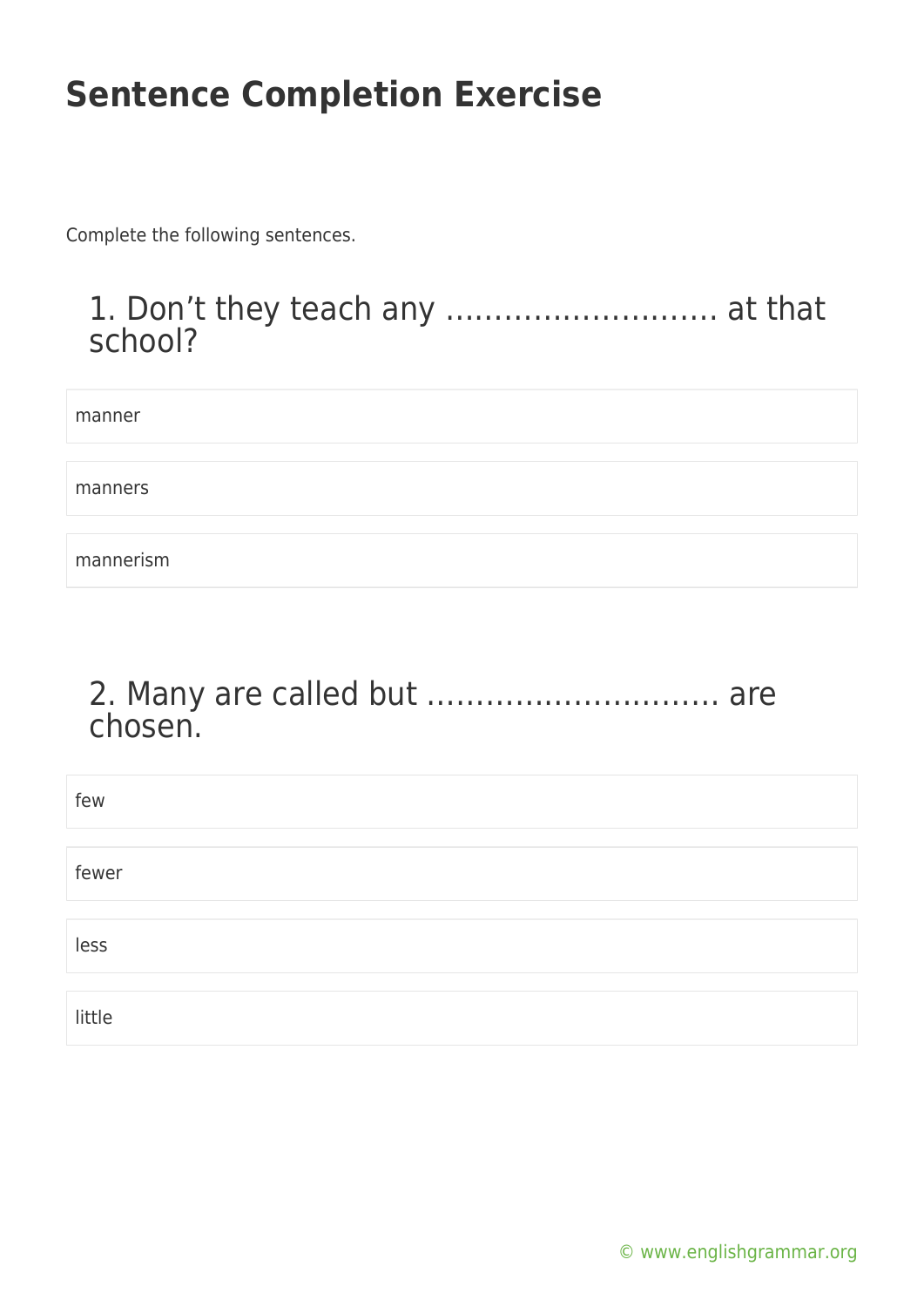#### 3. The old mariner had sailed the seas …………………………. 40 years.

| for   |  |  |
|-------|--|--|
|       |  |  |
| since |  |  |
|       |  |  |
| from  |  |  |
|       |  |  |

#### 4. ………………………… are the true makers of history.

Masses

The masses

The mass

#### 5. He showed a …………………………… grasp of the problem.

masterful

[© www.englishgrammar.org](https://www.englishgrammar.org/)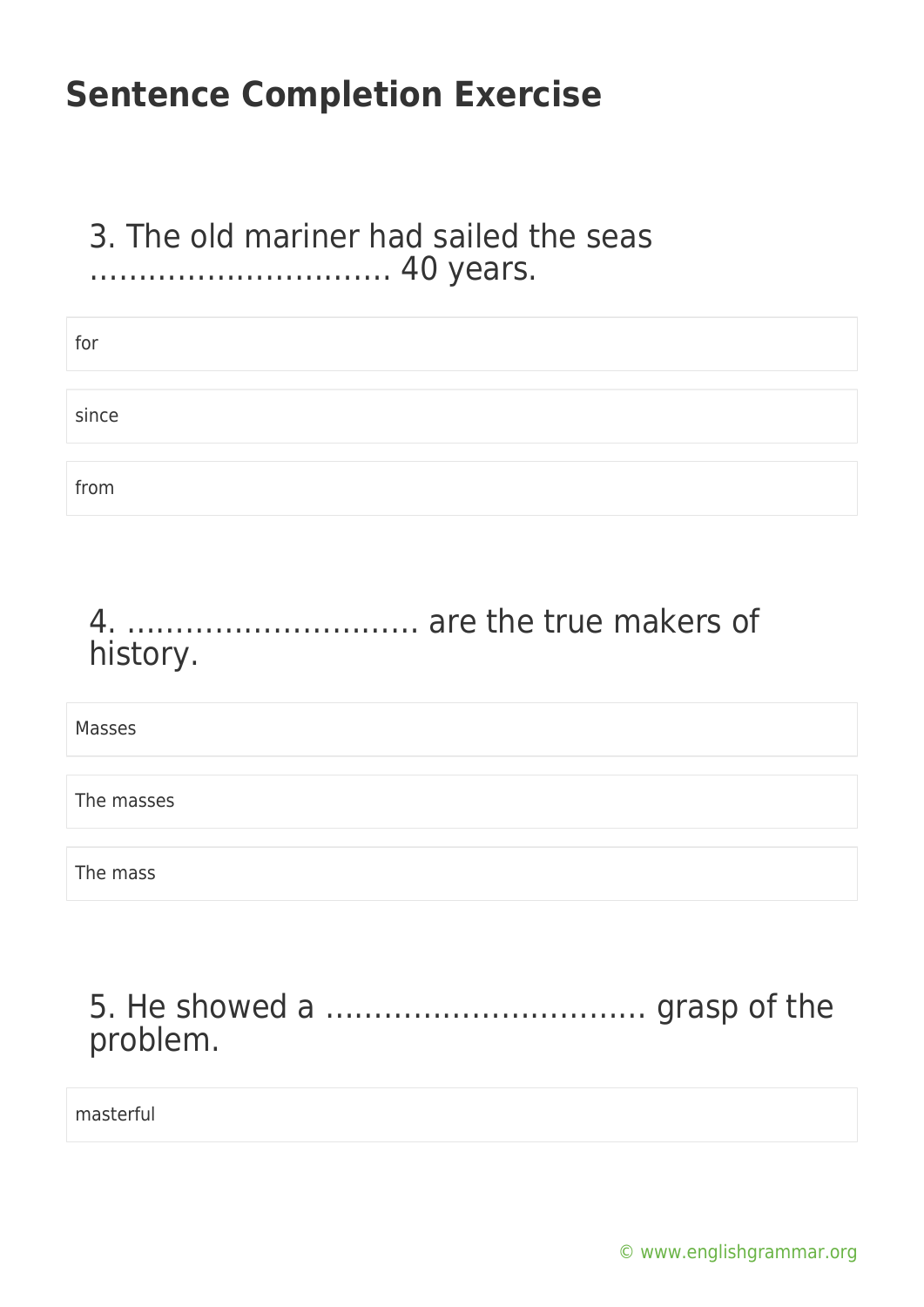masterly

Either could be used here

#### 6. Tie the package with a strong

……………………….

cord

chord

| guitar, I will sing along. |  |
|----------------------------|--|

cords

chords

#### 8. With the ……………………….. of all the employees the work was done on time.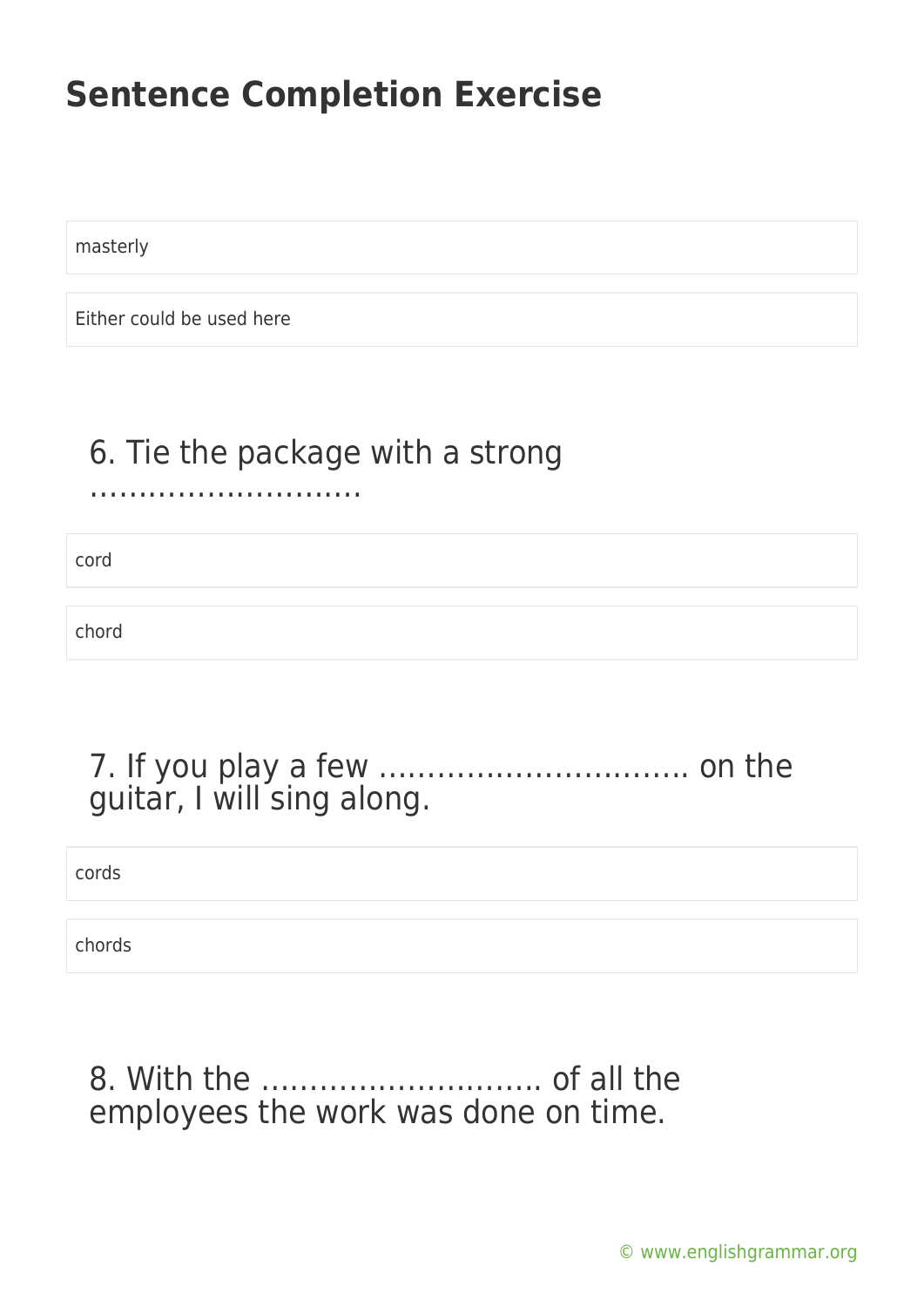cooperation

corporation

#### 9. I don't believe in ……… punishment but I would love to give that boy a spanking.

corporal

corporeal

### 10. The coroner was called to examine the

corpse

……………………………………

corps

### 11. The general's decision to invade was a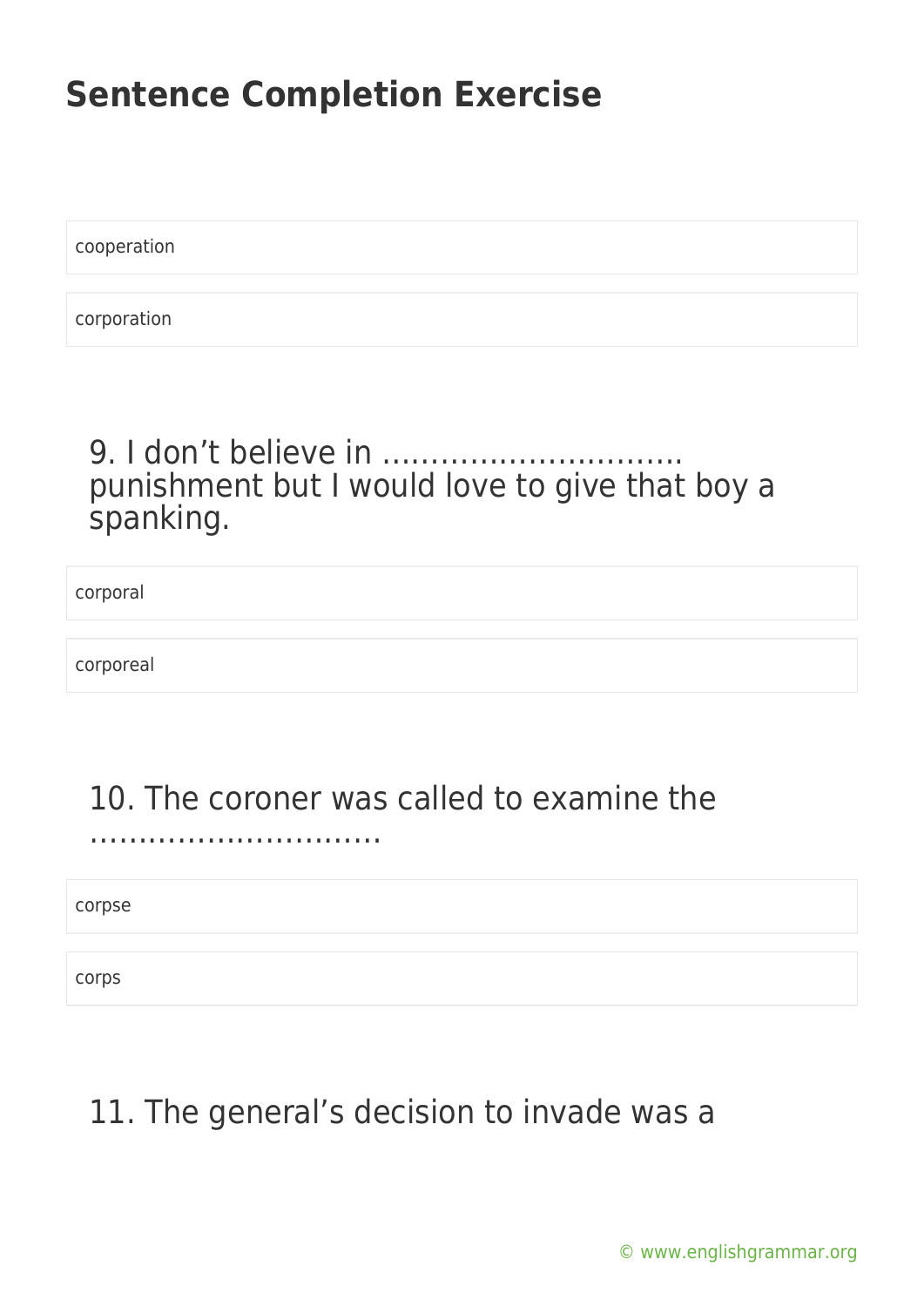# …………………………. mistake. costy costly cost

### 12. Is the witness's story …………………………?

## credible creditable

#### Answers

- 1. Don't they teach any manners at that school?
- 2. Many are called but few are chosen.
- 3. The old mariner had sailed the seas for 40 years.
- 4. The masses are the true makers of history.